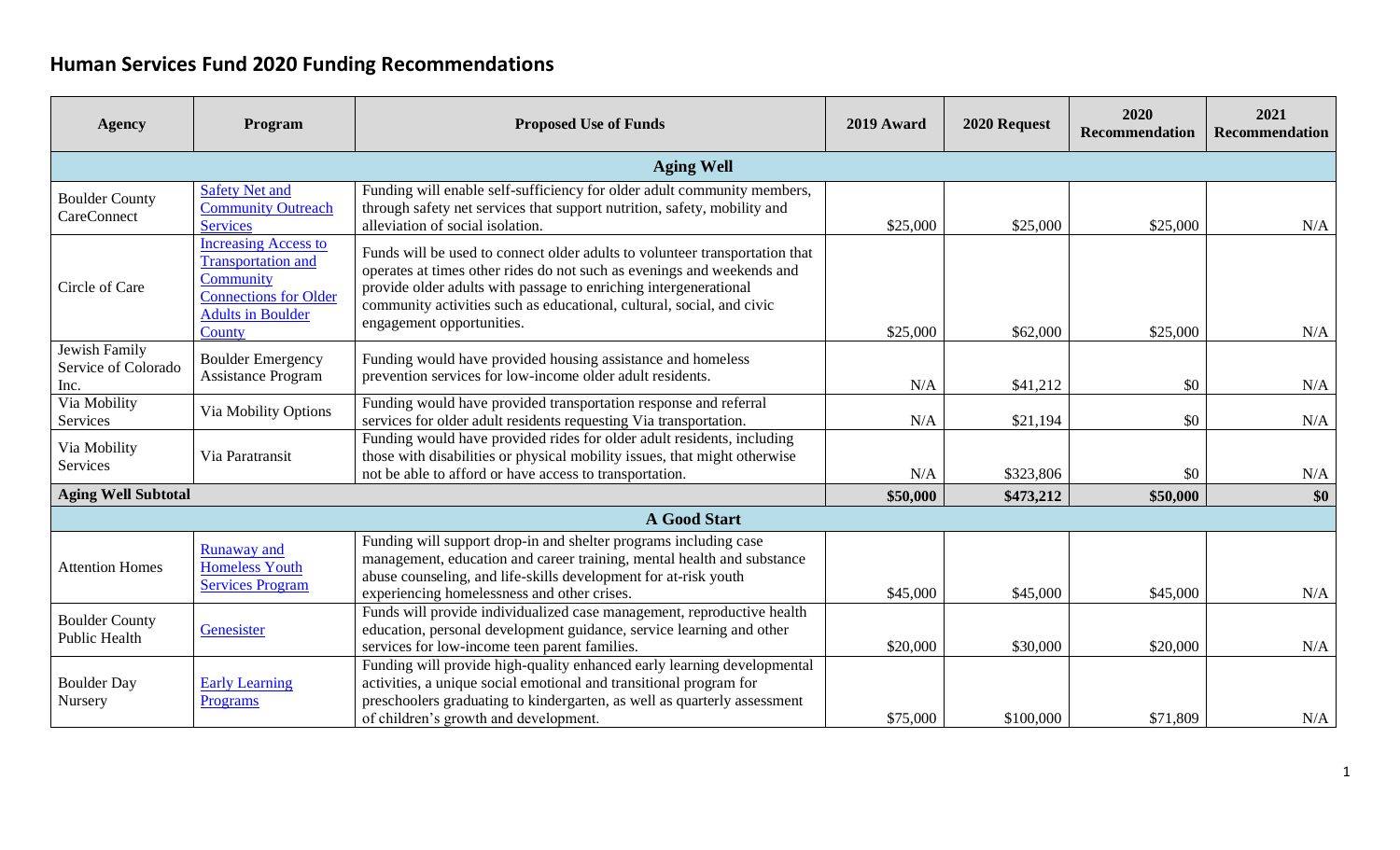| <b>BVSD Boulder</b><br><b>High School</b>                                           | <b>BHS</b> Adelante!                                                                     | Funding will provide tutoring and academic guidance, mentorship,<br>college application and scholarship coaching, college entrance exam<br>preparation, and career skill-building for at-risk Latinx students at<br>Boulder High School.                                                           | \$45,000 | \$62,000 | \$45,000 | N/A      |
|-------------------------------------------------------------------------------------|------------------------------------------------------------------------------------------|----------------------------------------------------------------------------------------------------------------------------------------------------------------------------------------------------------------------------------------------------------------------------------------------------|----------|----------|----------|----------|
| Child and Family<br><b>Advocacy Program</b><br><b>DBA Blue Sky</b><br><b>Bridge</b> | <b>Child and Family</b><br>Advocacy                                                      | Funds will be used to provide forensic interviews, family support $\&$<br>advocacy, & crisis call intervention for child survivors of abuse, school-<br>based prevention and community education.                                                                                                  | \$33,250 | \$40,000 | \$40,000 | \$40,000 |
| Children First of the<br>Rockies                                                    | <b>SAFE Services</b>                                                                     | Funds will be used to provide monitored exchanges and supervised visits<br>between custodial and noncustodial parents for city of Boulder families.                                                                                                                                                | \$10,000 | \$14,191 | \$14,191 | N/A      |
| Children's House<br>Preschool                                                       | <b>First Chance</b><br>Scholarship                                                       | Funds will be used to provide provides families of low-income and at-risk<br>City of Boulder children with access to affordable, culturally sensitive<br>early childhood education and parent education focused on individualized,<br>developmentally appropriate goals for their child's success. | \$30,000 | \$30,900 | \$30,900 | \$30,900 |
| <b>Engaged Latino</b><br>Parents Advancing<br><b>Student Outcomes</b><br>(EL PASO)  | <b>Engaged Latino Parents</b><br><b>Advancing Student</b><br><b>Outcomes</b>             | Funding will provide school readiness guidance, parent advocacy training<br>and other services to benefit low-income Latinx children and parents.                                                                                                                                                  | \$75,000 | \$75,000 | \$75,000 | N/A      |
| Family Learning<br>Center, The                                                      | <b>Early Childhood</b><br>Development                                                    | Funds will provide comprehensive, culturally-competent early childhood<br>and family literacy programs, including preschool and child care services;<br>family mentoring; family sustainability and education programs.                                                                            | \$50,000 | \$50,000 | \$50,000 | \$50,000 |
| Family Learning<br>Center, The                                                      | <b>Circular Sustainability</b><br><b>Pathways to Success</b><br><b>Youth Development</b> | Funds will provide before-school, after-school and summer youth<br>development and educational activities and programs for at-risk youth<br>living in poverty.                                                                                                                                     | \$10,000 | \$10,000 | \$10,000 | \$10,000 |
| I Have a Dream<br>Foundation of<br><b>Boulder County</b>                            | <b>Positive Futures</b>                                                                  | Funding will support in-school, after-school and summer activities and<br>age-appropriate case management, academic services and life-skills<br>guidance for low-income, primarily Latinx students.                                                                                                | \$40,000 | \$46,188 | \$30,000 | N/A      |
| New Horizons<br>Cooperative<br>Preschool                                            | <b>Bilingual Early</b><br><b>Childhood Education</b>                                     | Funding will provide quality bilingual preschool to children from diverse<br>backgrounds, with a focus on multiculturalism, parent engagement, tuition<br>and transportation subsidies.                                                                                                            | \$42,000 | \$42,000 | \$42,000 | \$42,000 |
| The Early<br>Childhood Council<br>of Boulder                                        | Early Childhood<br><b>Systems Building</b><br>Program                                    | Funding would have supported an inter-agency Advisory Council toward<br>collaborative partnerships to reduce duplication and fill gaps in academic<br>readiness for Boulder children.                                                                                                              | \$0      | \$26,750 | \$0      | N/A      |
| Voices for Children<br>INC.                                                         | Voices for Children,<br><b>CASA</b> of Boulder<br>County                                 | Funding will provide child abuse victims with a volunteer Court-<br>Appointed Special Advocate (CASA) to help the child navigate a<br>crowded and challenging child welfare system.                                                                                                                | \$10,000 | \$10,000 | \$10,000 | N/A      |
| YWCA of Boulder<br>County                                                           | Children's Alley<br>childcare                                                            | Funding will provide year-round emergency, drop-in infant and toddler<br>childcare including extended services on weekends and off hour<br>schedules.                                                                                                                                              | \$80,000 | \$80,000 | \$80,000 | \$80,000 |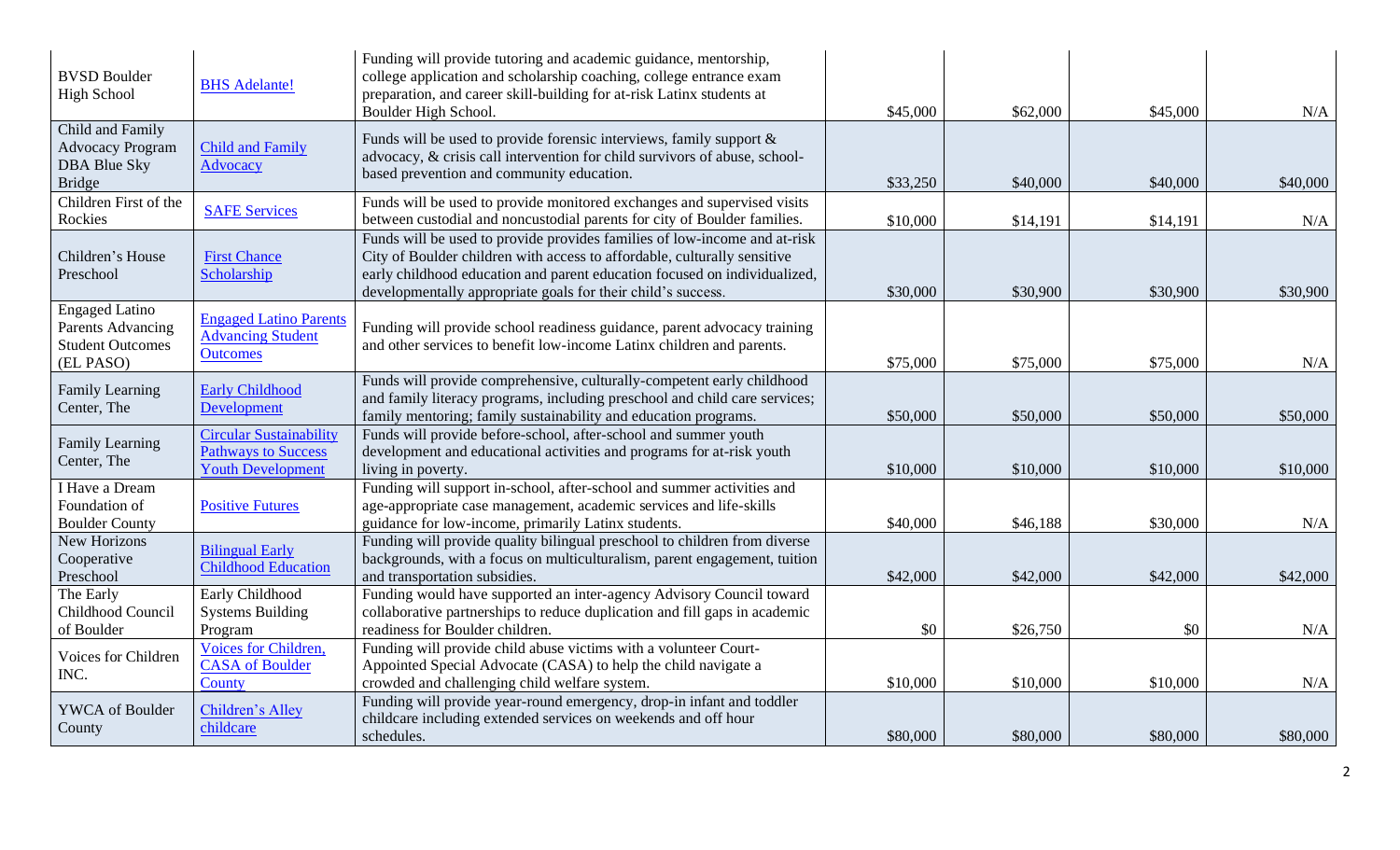| <b>A Good Start Subtotal</b>                                  |                                                                                                        |                                                                                                                                                                                                                                                      | \$320,000                                | \$409,129    | \$311,000 | \$252,900 |
|---------------------------------------------------------------|--------------------------------------------------------------------------------------------------------|------------------------------------------------------------------------------------------------------------------------------------------------------------------------------------------------------------------------------------------------------|------------------------------------------|--------------|-----------|-----------|
|                                                               |                                                                                                        | <b>Economic Mobility and Resiliency</b>                                                                                                                                                                                                              |                                          |              |           |           |
| <b>Bridge to Justice</b>                                      | Reduced Rate Civil<br><b>Legal Services to Low-</b><br>and Moderate-Income<br><b>Boulder residents</b> | Funding will provide legal services about custody, abuse, landlord/tenant,<br>housing or other issues for low-income residents that would not otherwise<br>be able to afford representation.                                                         | \$0                                      | \$10,000     | \$10,000  | N/A       |
| <b>Foothills United</b><br>Way                                | <b>Personal Investment</b><br><b>Enterprise (PIE)</b><br>Program                                       | Funding will provide financial sustainability education and a match-fund<br>savings account to increase economic stability and self-sufficiency for<br>low-income families.                                                                          | \$100,000                                | \$136,546    | \$60,000  | N/A       |
| Safehouse<br>Progressive Alliance<br>for Nonviolence,<br>Inc. | Economic<br><b>Empowerment Program</b>                                                                 | Funding will enable case management, advocacy and resource facilitation<br>that is focused on work readiness, financial literacy and developing skills<br>that lead to economic mobility for low-income, at-risk domestic violence<br>survivors.     | \$25,000                                 | \$25,000     | \$25,000  | N/A       |
| <b>Sister Carmen</b><br><b>Community Center</b>               | <b>Bridging Digital</b><br><b>Divides</b>                                                              | Funds will be used for computer skill-building and online navigation<br>educational sessions for low-income and Latinx residents, to increase<br>equitable access to academic and economic resilience and self-<br>sufficiency.                      | \$10,000                                 | \$20,000     | \$20,000  | $\rm N/A$ |
| <b>Workforce Boulder</b><br>County                            | <b>Work-Based Learning</b><br>Partnership                                                              | Funding would have created work-based internships, apprenticeships and<br>employer incentives to increase employment opportunities for low-<br>income community members.                                                                             | \$0                                      | \$180,024    | \$0       | N/A       |
| Workforce Boulder<br>County                                   | Workforce Boulder<br><b>County Prevention</b><br>model Launchpad                                       | Funding would have provided academic assessments and support services,<br>career guidance and counseling for lower-income young adults with<br>cognitive, sensory, intellectual, or emotional barriers.                                              | Awarded<br>through off-<br>cycle funding | \$139,163.63 | \$0       | N/A       |
| <b>Economic Mobility and Resilience Subtotal</b>              |                                                                                                        |                                                                                                                                                                                                                                                      | \$135,000                                | \$510,733.63 | \$115,000 | N/A       |
|                                                               |                                                                                                        | <b>Health and Well-being</b>                                                                                                                                                                                                                         |                                          |              |           |           |
| Alternatives for<br>Youth                                     | iThrive                                                                                                | Funding would have provided educational sessions and counseling for<br>teens and their parents about drug and alcohol use and abuse, and related<br>issues.                                                                                          | \$0                                      | \$40,000     | \$0       | N/A       |
| <b>Boulder County</b><br><b>AIDS</b> Project                  | <b>HIV</b> Care and<br><b>Prevention Services</b>                                                      | Funding will help secure health insurance and HIV medications, linkage<br>to a medical home, case management, direct assistance and resources for<br>basic needs, and referrals to community resources that support wellness,<br>for HIV+ residents. | \$40,000                                 | \$40,000     | \$40,000  | N/A       |
| <b>Boulder County</b><br><b>Public Health</b>                 | Genesis                                                                                                | Funding will provide case management, parenting education, crisis<br>intervention and safety net services to teen parent families.                                                                                                                   | \$30,000                                 | \$40,000     | \$30,000  | $\rm N/A$ |
| <b>Boulder Valley</b><br><b>Womens Health</b><br>Center, Inc. | Subsidized<br>Reproductive & Sexual<br><b>Health Services and</b><br><b>Education Program</b>          | Funding will provide contraception, counseling, disease and infection<br>prevention, and other reproductive and sexual health services and<br>education for at-risk teens and adults.                                                                | \$110,000                                | \$125,000    | \$100,000 | N/A       |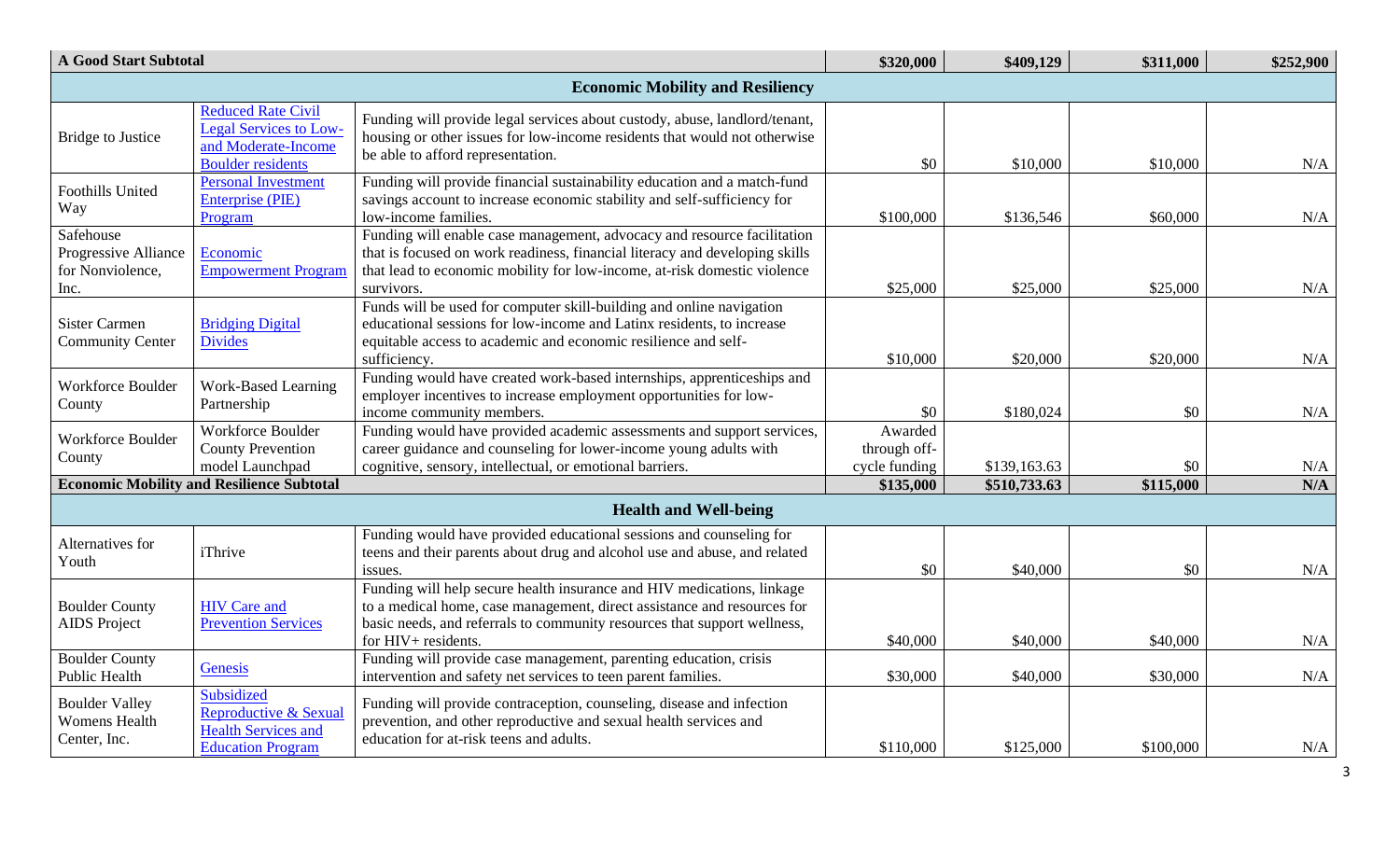| Center for People<br>with Disabilities                        | <b>Independent Living</b><br><b>Services</b>                       | Funding will provide health and independent-living services for low-<br>income adults with disabilities.                                                                                                                                                                                            | \$35,000  | \$50,000    | \$50,000  | N/A       |
|---------------------------------------------------------------|--------------------------------------------------------------------|-----------------------------------------------------------------------------------------------------------------------------------------------------------------------------------------------------------------------------------------------------------------------------------------------------|-----------|-------------|-----------|-----------|
| Centro AMISTAD                                                | <b>Emotional Wellbeing</b>                                         | Funding will provide bi-lingual and culturally sensitive counseling,<br>coaching and treatment for low-income Latinx community members<br>experiencing behavioral health and stress issues.                                                                                                         | N/A       | \$30,000    | \$30,000  | N/A       |
| Clinica Campesina<br>Family Health<br>Services                | <b>Health Care for Low-</b><br><b>Income Residents</b>             | Funding will provide comprehensive primary health care services with<br>access to integrated behavioral health and dental care for lower-income<br>Boulder residents.                                                                                                                               | \$300,000 | \$325,000   | \$275,000 | N/A       |
| Dental Aid, Inc.                                              | <b>Safety Net Dental</b><br><b>Services</b>                        | Funding will provide oral health care for low-income, at-risk children and<br>adults of all ages including community members who are pregnant,<br>homeless, or experiencing developmental, physical disabilities.                                                                                   | \$125,000 | \$125,000   | \$125,000 | N/A       |
| Medicine Horse<br>Program                                     | Medicine Horse<br>Programming                                      | Funding would have provided equine therapy to support mental and<br>behavioral health for at-risk youth, LGBTQ, military veterans and breast<br>cancer survivors.                                                                                                                                   | N/A       | \$20,000    | \$0       | N/A       |
| Mental Health<br>Center of Boulder<br>County Inc              | <b>Behavioral Health</b><br><b>Services</b>                        | Funding will be used for client health assessments; case management to<br>help acquire health benefits, housing and employment; health and<br>wellness coaching; and hospital-to-home transition services for at-risk<br>community members experiencing mental and behavioral health<br>challenges. | \$300,000 | \$300,000   | \$275,000 | N/A       |
| Queer Asterisk                                                | The LGBTQ Tele-<br><b>Mental Health</b><br>Initiative              | Funding will support gender awareness and responsiveness trainings for<br>mental health agencies, provide free and reduced-cost telephone-based<br>mental health therapy for at-risk LGBTQ residents.                                                                                               | N/A       | \$15,000    | \$15,000  | N/A       |
| Second Wind Fund<br>of Boulder County                         | <b>Direct Counseling</b><br><b>Services</b>                        | Funding will provide counseling by licensed therapists, for low-income<br>youth at risk for suicide.                                                                                                                                                                                                | \$10,000  | \$10,000    | \$10,000  | N/A       |
| <b>Focus Reentry</b>                                          | <b>One Stop Shop</b>                                               | Funding will enable FOCUS Reentry clients to receive healthy food, clean<br>clothing and hygiene products; assistance with registration for health care<br>and food assistance program enrollment; and social service information.                                                                  | \$15,000  | \$24,125    | \$10,000  | N/A       |
| <b>Health and Well-being Subtotal</b>                         |                                                                    |                                                                                                                                                                                                                                                                                                     | \$965,000 | \$1,144,125 | \$960,000 | N/A       |
| <b>Homelessness</b>                                           |                                                                    |                                                                                                                                                                                                                                                                                                     |           |             |           |           |
| <b>Emergency Family</b><br>Assistance<br>Association (EFAA)   | <b>Shelter and Basic</b><br><b>Needs</b>                           | Funds will used to provide tiered services for City of Boulder Families<br>ranging from basic needs (food and financial assistance) to education and<br>more intensive services (case management, short term & transitional<br>housing).                                                            | \$150,000 | \$154,500   | \$154,500 | \$159,135 |
| Safehouse<br>Progressive Alliance<br>for Nonviolence,<br>Inc. | Services for victims of<br>domestic violence and<br>their children | Funds will be used to provide services for victims of violence and their<br>children including a 24/7 Crisis hotline, emergency shelter, transportation,<br>financial assistance, counseling, legal advocacy and transitional housing.                                                              | \$111,000 | \$112,600   | \$112,600 | \$114,220 |